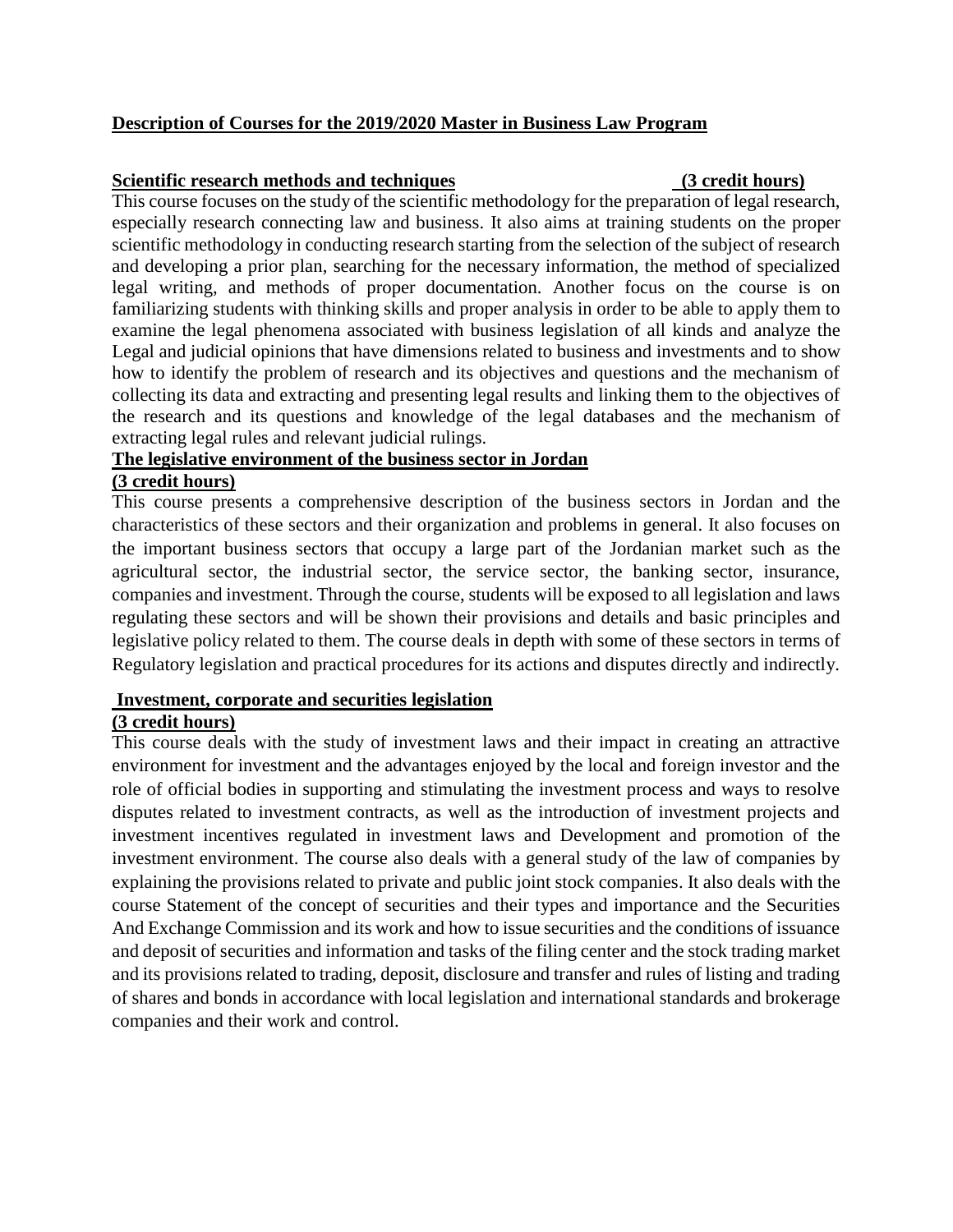# **Banking and insurance legislation**

## **(3 credit hours)**

This course presents the laws of banks and insurance in terms of local rules and standards and the comparison regulating the licensing and work of banks and banking institutions in the Kingdom and their business and the laws governing them, in addition to studying insurance laws of all kinds and provisions and showing the most important legal rules to be known and dealt with.

# **An In-depth study of civil law (3 credit hours)**

This course aims to shed in depth on a number of topics of civil law, the most important of which is the general theory of the right, the sources of commitment, the rules of commitment and some of the so-called contracts with a great impact on the various business sectors, in addition to some topics of rights in rem,. These topics will be studied in detail and in particular because of their impact on business and their relevant judicial applications.

#### **AN In-depth study of Jordanian arbitration law (3 credit hours)**

This course deals with the most important alternative ways in resolving disputes between individuals, namely arbitration, by studying the origin and development of arbitration and the local and international legal rules governing the arbitration of disputes. This course also deals with the arbitration agreement, the rules governing it, the mechanism for selecting, dismissing and dismissing arbitrators, arbitration proceedings, procedural matters related to the arbitration process and the mechanism for the implementation of the arbitrators' decision.

## An **[In-depth study of J](http://07c239b67d5810ab0bd04bf530628552ad323110/file%3A%2F%2F%2FD%3A%5C%D9%83%D8%AA%D8%A8%2520%D8%A7%D9%84%D8%B9%D9%85%D8%A7%D8%AF%D8%A9%2520%D9%84%D9%84%D8%B9%D8%A7%D9%85%25202019-2020%5C%D8%A7%D9%84%D9%85%D8%A7%D8%AC%D8%B3%D8%AA%D9%8A%D8%B1%5C%D8%A7%D9%84%D8%AA%D9%82%D8%B1%D9%8A%D8%B1%2520%D8%A7%D9%84%D8%AE%D8%A7%D8%B5%2520%D8%A8%D8%A7%D8%B3%D8%AA%D8%AD%D8%AF%D8%A7%D8%AB%2520%D8%A8%D8%B1%D9%86%D8%A7%D9%85%D8%AC%2520%D8%A7%D9%84%D9%85%D8%A7%D8%AC%D8%B3%D8%AA%D9%8A%D8%B1%2520%D9%85%D8%B9%D8%AF%D9%84%2520%D8%A7%D9%84%D9%86%D8%B3%D8%AE%D8%A9%2520%D8%A7%D9%84%D9%86%D9%87%D8%A7%D8%A6%D9%8A%D8%A9.docx#_دراسة_متعمقة_في)ordanian labor law (3 credit hours)**

This course deals with the legislation governing the workforce in Jordan and all matters related to the labor market, wages and legal relations governed by the labor law of individual and collective employment contracts. It also focuses on the provisions governing trade union work, collective negotiations, labor strikes, government controls governing the labor market, capital and labor migration, in addition to government efforts to reduce unemployment and labor disputes and the most important legal provisions in it.

### **Customs and tax laws (3 credit hours)**

 This course deals with customs regulations and policies within the framework of the philosophy of the national economy and its relationship with the economies of the foreign world. It specifically studies the elements of the application of customs duties in import and export, entry and exit of goods, customs clearance stages, customs duties, exemptions and customs saviors, as well as direct and indirect taxes through the study of income tax law, sales tax, approval, tax refund and related disputes.

### **Industrial and commercial property (3 credit hours)**

This course aims to study the most important vocabulary of commercial and industrial property and the laws governing it in depth, notably trademark laws, patents, trade names, illegal competition, trade secrets, geographical indicators, industrial designs, designs of integrated departments and all the general and special provisions attached to these laws, in addition to modern and comparative judicial applications of these vocabularies in Jordanian legislation.